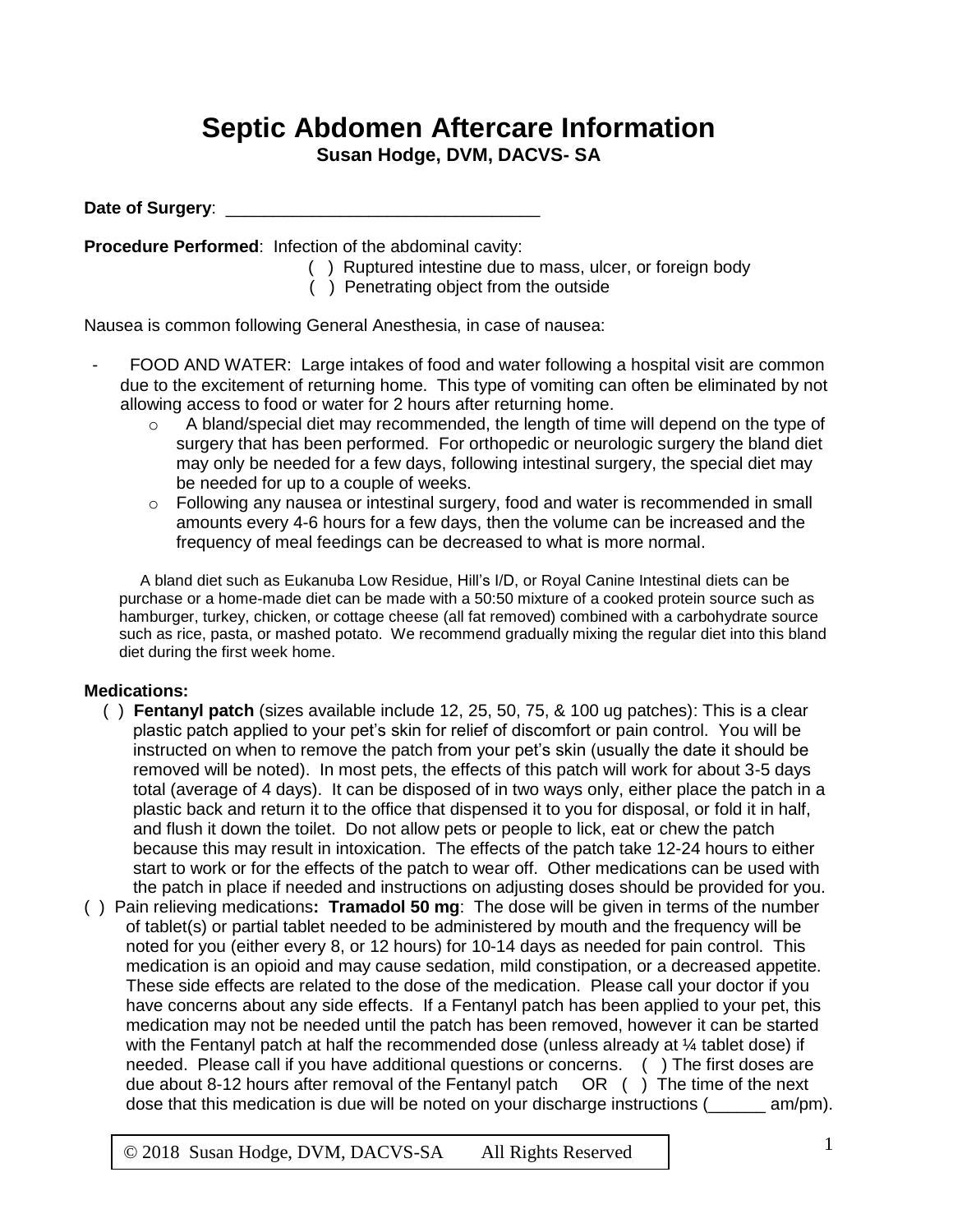- ( ) **Antacids** such as Pepcid AC (Famotidine) or Zantac (Ranitidine) may be recommended:The dose will be given in terms of the number of tablet(s) needed to be administered by mouth and the frequency will be noted for you (either every 12 or 24 hours) for 5-7 days. This is an acid reducing medication which can be purchased over-the-counter in any pharmacy, drug store, or grocery store. The time of the next dose that this medication is due will be noted on your discharge instructions (am/pm).
	- ( ) **Anti-vomiting** medications such as Metoclopramide (Reglan) or Cerenia (Maropitent): The dose will be given in terms of the number of tablet(s) needed to be administered by mouth and the frequency will be noted for you (either every 8, 12, or 24 hours) for 3-5 days. This is an anti-vomiting medication. The time of the next dose that this medication is due will be noted on your discharge instructions (am/pm).
- ( ) **Other: Antibiotics** may be administered if needed, depending on the case. The dose will be given in terms of the number of tablet(s)/capsule(s) needed to be administered by mouth and the frequency will be noted for you (either every 12 or 24 hours) for the appropriate number of days. Antibiotics would be used to prevent infection or treat contamination noted at the time of surgery. Any antibiotic may cause nausea, vomiting, or diarrhea. Most side effects can be minimized by administering the medication with food. The time of the next dose that this medication is due will be noted on your discharge instructions (am/pm).
- ( ) Other: Other medications may be added as deemed necessary.

**Exercise:** Limit activity for the next 3 weeks. Your pet should be kept in a crate, playpen, or confined to a small space at all times unless under direct supervision for the first 3 weeks. No jumping, running, or rough-housing with other pets or people. Unrestricted activity may result in more pain, break down of the abdominal incision, or other complications.

 ( ) Short walks are permitted on a leash only (10 minutes maximum). Do not leave your pet off the leash or unattended outside during the time of exercise restriction.

For Cats:

- ( ) Please do not let your pet outside during recovery.
- ( ) LITTER PAN Use shredded paper or Yesterdays News for litter for 2-3 weeks.

( ) LAB /BIOPSY RESULTS: Results of the submitted samples should return in 5-7 days time. Dr. Hodge will call you with these results, but please call if you have not heard from her in 7 days. A copy of these results will be sent to your regular veterinarian after review.

**Incision:** Please check the incision for signs of problems including: redness, swelling, pain, discharge, opening, or loss of sutures/staples. Please call if any of these are noted. Do not allow your pet to lick at the incision. Please obtain an Elizabethan collar from us, your regular veterinarian, or a pet supply store to prevent licking at the incision. Other options to deter licking the incision include: application of bitter apple solution (purchased from a pet supply store) around the incision several times per day, or place a t-shirt or boxer shorts on your pet depending on the location of the incision and their tolerance of these pieces of clothing.

( ) There are no external staples/sutures to be removed, but the incision should still be checked.

( ) There are staples/sutures that need to be removed in about 10-14 days.